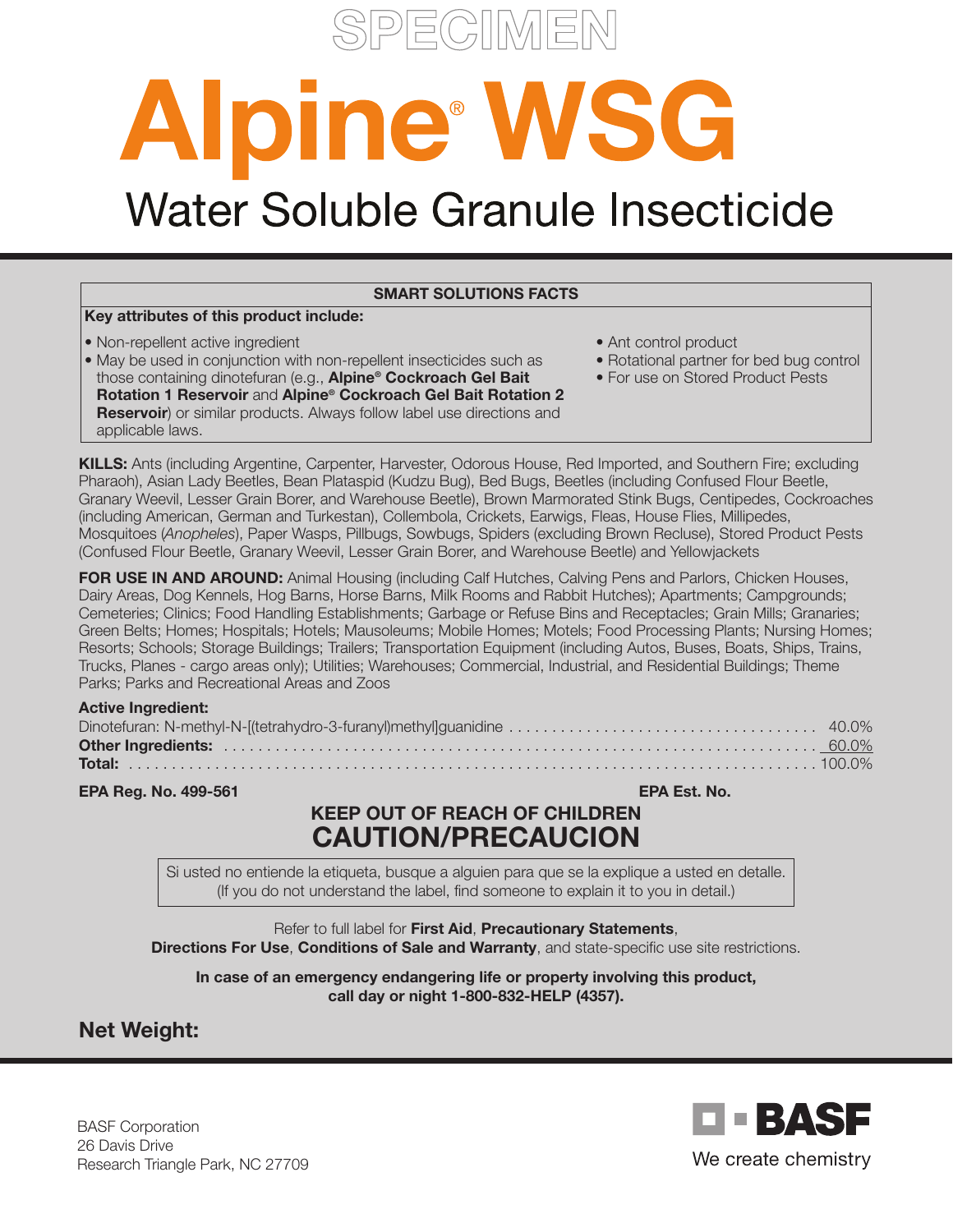| <b>FIRST AID</b>       |                                                                                                                                                                                                                                                                      |  |
|------------------------|----------------------------------------------------------------------------------------------------------------------------------------------------------------------------------------------------------------------------------------------------------------------|--|
| $\parallel$ If in eyes | $\bullet$ Hold eye open and rinse slowly and gently with water for 15 to 20 minutes.<br>$\blacktriangleright$ Remove contact lenses, if present, after the first 5 minutes; then continue rinsing.<br>• Call a poison control center or doctor for treatment advice. |  |
| LIATLINE NILIMER       |                                                                                                                                                                                                                                                                      |  |

# HOTLINE NUMBER

Have the product container or label with you when calling a poison control center or doctor or going for treatment. You may also contact BASF Corporation for emergency medical treatment information: 1-800-832-HELP (4357).

# Precautionary Statements

#### Hazards to Humans and Domestic Animals

CAUTION. Causes moderate eye irritation. Avoid contact with eyes or clothing. Wash hands thoroughly with soap and water after handling and before eating, drinking, chewing gum, using tobacco or using the toilet. Wear long-sleeved shirt and long pants, socks and shoes, and chemical-resistant gloves (made out of any waterproof material, such as Natural Rubber, selection Category A).

# USER SAFETY RECOMMENDATIONS

#### Users should:

- Wash hands before eating, drinking, chewing gum, using tobacco or using the toilet.
- Remove clothing/PPE immediately if pesticide gets inside. Then wash thoroughly and put on clean clothing.
- Remove PPE immediately after handling this product. Wash the outside of gloves before removing. As soon as possible, wash thoroughly and change into clean clothing.

# Environmental Hazards

This pesticide is toxic to aquatic invertebrates. DO NOT apply directly to water, or to areas where surface water is present or to intertidal areas below the mean high water mark. DO NOT apply when weather conditions favor drift from treated areas. Drift and runoff from treated areas may be hazardous to aquatic organisms in water adjacent to treated areas. DO NOT dispose equipment washwaters or rinsate into a natural drain or water body.

This product is toxic to honey bees. The persistence of residues and potential residual toxicity of dinotefuran in nectar and pollen suggests the possibility of chronic toxic risk to honey bee larvae and the eventual instability of the hive.

- This product is toxic to bees exposed to residues for more than 38 hours following treatment.
- DO NOT apply this product to blooming, pollenshedding or nectar-producing parts of plants if bees may forage on the plants during this time period, unless the application is made in response to a public health emergency declared by appropriate state or federal authorities.

# Groundwater Advisory

Dinotefuran and its degradate, MNG, have the properties and characteristics associated with chemicals detected in groundwater. The high water solubility of dinotefuran and its degradate, MNG, coupled with its very high mobility and resistance to biodegradation indicates that this compound has a strong potential to leach to the subsurface under certain conditions as a result of label use. Use of this chemical in areas where soils are permeable, particularly where the water table is shallow, may result in groundwater contamination.

# PROTECTION OF POLLINATORS

APPLICATION RESTRICTIONS EXIST FOR THIS PRODUCT BECAUSE OF RISK TO BEES AND OTHER INSECT POLLINATORS. FOLLOW APPLICATION RESTRICTIONS FOUND IN THE DIRECTIONS FOR USE TO PROTECT POLLINATORS.

Look for the bee hazard icon  $\overline{\ll}$  in the Directions For Use for each application site for specific use restrictions and instructions to protect bees and other insect pollinators.

#### This product can kill bees and other insect pollinators.

Bees and other insect pollinators will forage on plants when they flower, shed pollen, or produce nectar.

Bees and other insect pollinators can be exposed to this pesticide from:

- Direct contact during foliar applications, or contact with residues on plant surfaces after foliar applications.
- Ingestion of residues in nectar and pollen when the pesticide is applied as a seed treatment, soil, tree injection, as well as foliar applications.

When using this product take steps to:

- Minimize exposure of this product to bees and other insect pollinators when they are foraging on pollinator attractive plants around the application site.
- Minimize drift of this product onto beehives or to off-site pollinator attractive habitat. Drift of this product onto beehives or off-site to pollinator attractive habitat can result in bee kills.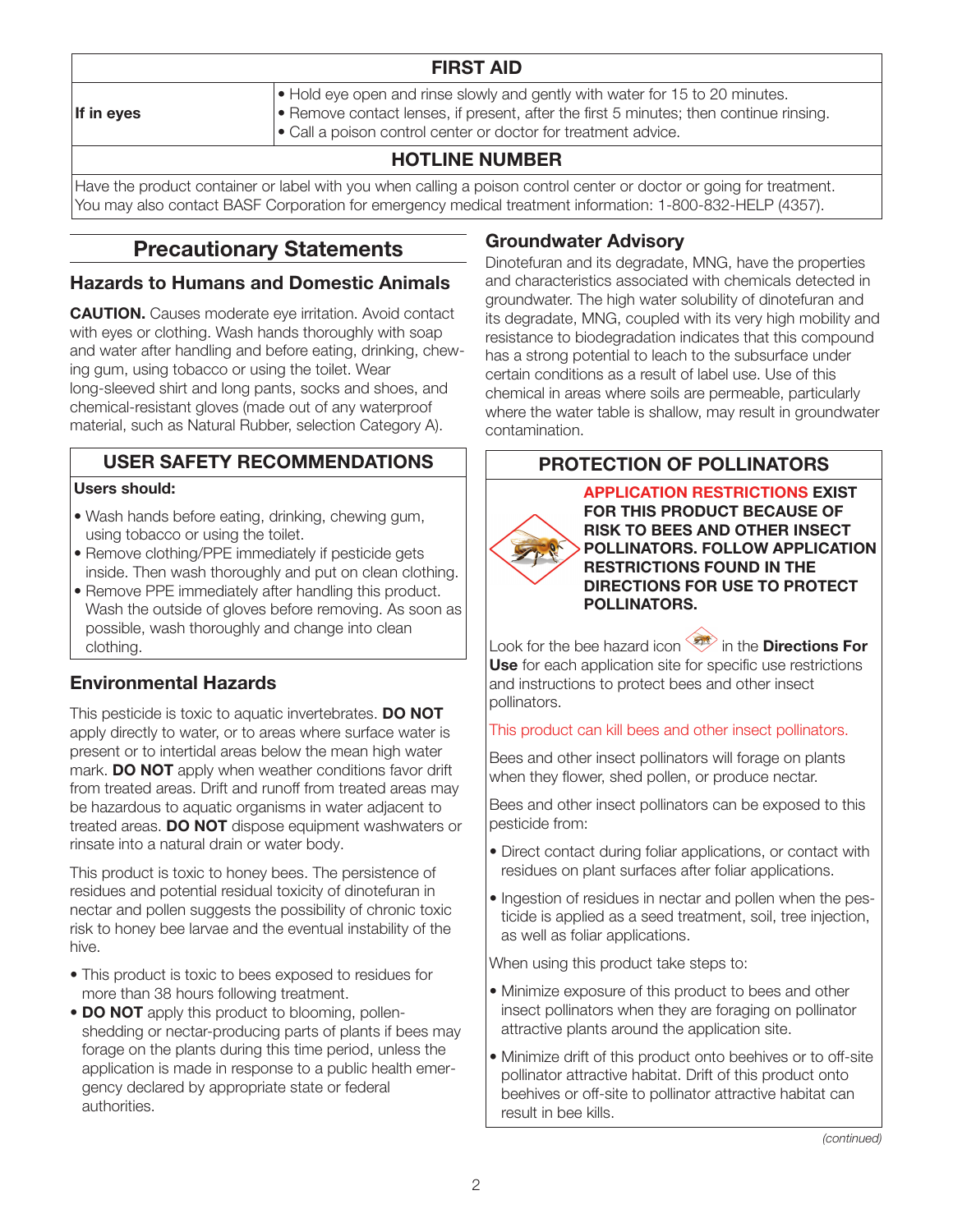# PROTECTION OF POLLINATORS *(continued)*

Information on protecting bees and other insect pollinators may be found at the Pesticide Environmental Stewardship website at: http://pesticidestewardship.org/ PollinatorProtection/Pages/default.aspx.

Pesticide incidents (for example, bee kills) should immediately be reported to the state/tribal lead agency. For contact information for your state, go to: www.aapco.org/officials.html. Pesticide incidents should also be reported to the National Pesticide Information Center at: www.npic.orst.edu or directly to EPA at: beekill@epa.gov

# Physical and Chemical Hazards

**DO NOT** apply water-based sprays of this product to conduits, motor housing, junction and switch boxes or other electrical equipment because of possible shock hazard. DO NOT spray where electrical short circuits might result, such as wall outlets, conduits, etc.

# Directions For Use

It is a violation of federal law to use this product in a manner inconsistent with its labeling.



DO NOT apply this product while bees are foraging. DO NOT apply this product to plants that are flowering. Only apply after all flower petals have fallen off.

# Use Restrictions

- DO NOT apply within aircraft cabins.
- DO NOT use in outdoor residential misting systems.
- **DO NOT** apply to humans or their clothing or to mattresses. DO NOT allow children or pets to contact treated surfaces until spray has dried.
- DO NOT apply to household pets. Cover fish tanks prior to application near tanks.
- DO NOT apply this product in patient rooms while occupied.
- DO NOT apply to classrooms when in use.
- When applying in residential or commercial structures, **DO NOT** contaminate food, feed stuffs or water supply. DO NOT contaminate food preparation surfaces, kitchen utensils, dishes or food/feed storage containers. Cover any food/feed contact surfaces and cooking utensils in the treatment area before treatment or thoroughly clean after treatment and before using.
- Apply to the point just prior to runoff. **DO NOT** allow applications of product to drip or run from surfaces.
- When applying to structural areas in and around livestock housing, remove animals or treat in areas where animals are not present. **DO NOT** apply to animals. **DO NOT** allow insecticide to drift onto animals. DO NOT contaminate milk, food or drinking water.

# STORAGE AND DISPOSAL

DO NOT contaminate water, food, or feed by storage or disposal.

#### Pesticide Storage

Store in a cool, dry area away from heat or open flame.

#### Pesticide Disposal

Wastes resulting from the use of this product may be disposed of on site or at an approved waste disposal facility. If these wastes cannot be disposed of according to label instructions, contact your State Pesticide or Environmental Control Agency, or the Hazardous Waste representatives at the nearest EPA Regional Office for guidance.

# Container Handling

#### Nonrefillable container. DO NOT reuse or refill this

container. Triple rinse container promptly after emptying; then offer for recycling, if available, or puncture and dispose of in a sanitary landfill, or by incineration, or, if allowed by state and local authorities, by burning. If burned, stay out of smoke. If partly filled: Call your local solid waste agency for disposal instructions. Never place unused product down any indoor or outdoor drain.

**Triple rinse container as follows:** Empty the remaining contents into application equipment or a mix tank. Fill the container 1/4 full with water and recap. Shake for 10 seconds. Pour rinsate into application equipment or a mix tank or store rinsate for later use or disposal. Drain for 10 seconds after the flow begins to drip. Repeat this procedure two more times.

# In Case of Emergency

In case of large-scale spill of this product, call:

- CHEMTREC 1-800-424-9300
- BASF Corporation 1-800-832-HELP (4357)

In case of medical emergency regarding this product, call:

- Your local doctor for immediate treatment
- Your local poison control center (hospital)
- BASF Corporation 1-800-832-HELP (4357)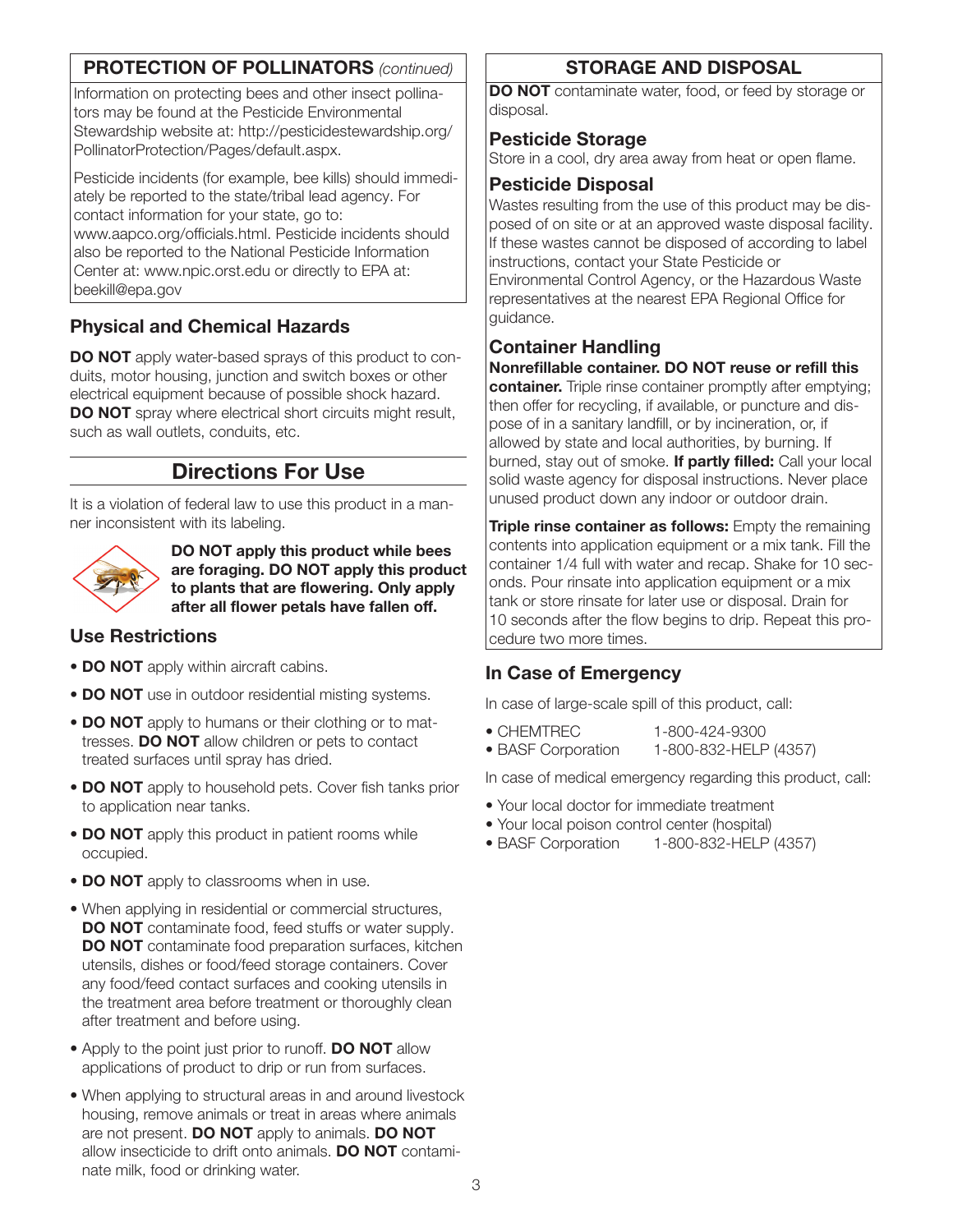#### Product Information

This product is a water-soluble granule containing the non-repellent active ingredient dinotefuran. Apply indoors and/or outdoors via crack and crevice, spot or surface application for the listed pests and use sites.

#### Mixing Instructions

#### Thoroughly clean spray equipment before mixing and application of this product.

Add approximately 1/2 of the water to the spray tank. Add 10 to 30 grams of product to water per 1,000 square foot area being treated (1 Tablespoon = 10 grams), then complete the filling of the spray tank. Agitate the tank until the product is completely dissolved. Reagitate finished dilution if application is interrupted for an extended period of time.

| <b>SPRAY DILUTION CHART</b>                                        |                                                                                                            |                                                                                                             |                                                                                                               |                                                                                                               |
|--------------------------------------------------------------------|------------------------------------------------------------------------------------------------------------|-------------------------------------------------------------------------------------------------------------|---------------------------------------------------------------------------------------------------------------|---------------------------------------------------------------------------------------------------------------|
| <b>Desired Finished</b><br><b>Dilution</b><br><b>Concentration</b> | <b>Grams of product</b><br>to make 1 gallon<br>of finished dilution<br>to treat up to<br>1,000 square feet | <b>Grams of product</b><br>to make 5 gallons<br>of finished dilution<br>to treat up to<br>5,000 square feet | <b>Grams of product</b><br>to make 25 gallons<br>of finished dilution<br>to treat up to<br>25,000 square feet | <b>Grams of product</b><br>to make 50 gallons<br>of finished dilution<br>to treat up to<br>50,000 square feet |
| $0.1\%$                                                            | 10                                                                                                         | 50                                                                                                          | 250                                                                                                           | 500                                                                                                           |
| $0.2\%$                                                            | 20                                                                                                         | 100                                                                                                         | 500                                                                                                           | 1.000                                                                                                         |
| 0.3%                                                               | 30                                                                                                         | 150                                                                                                         | 750                                                                                                           | 1.500                                                                                                         |

Refer to specific pest categories below for the proper use rate. One gallon of finished dilution treats 1,000 square feet. Depending on the surface, more or less water may be used to properly treat areas with a different application apparatus, but the proper amount of active ingredient should be used per square footage.

#### Tank Mixing

This product may be tank mixed with other water based insecticides including, but not limited to, insect growth regulators (IGR), quick knockdown products and residuals. Before mixing, test to see if products are compatible. When tank mixing, follow the more restrictive label use directions of the mixed products.

# Void/Crack & Crevice® Application

Apply into cracks, crevices and voids with equipment designed for such applications. Follow the manufacturer's recommendations for proper equipment set-up and operating pressures. Place the tip of the applicator at or into the crack, crevice or void to be treated. Apply product in short bursts while keeping tip in position. Allow the air stream to push the finished dilution into voids and/or cracks and crevices. Apply in such a manner to avoid dripping and runoff.

#### Indoor Applications

Dilute to the proper concentration according to targeted pest infestation. Follow the mixing directions found in the SPRAY **DILUTION CHART**. Use one gallon of finished dilution per 1,000 square feet. Refer to **INDOOR APPLICATIONS** table for use rates and pests.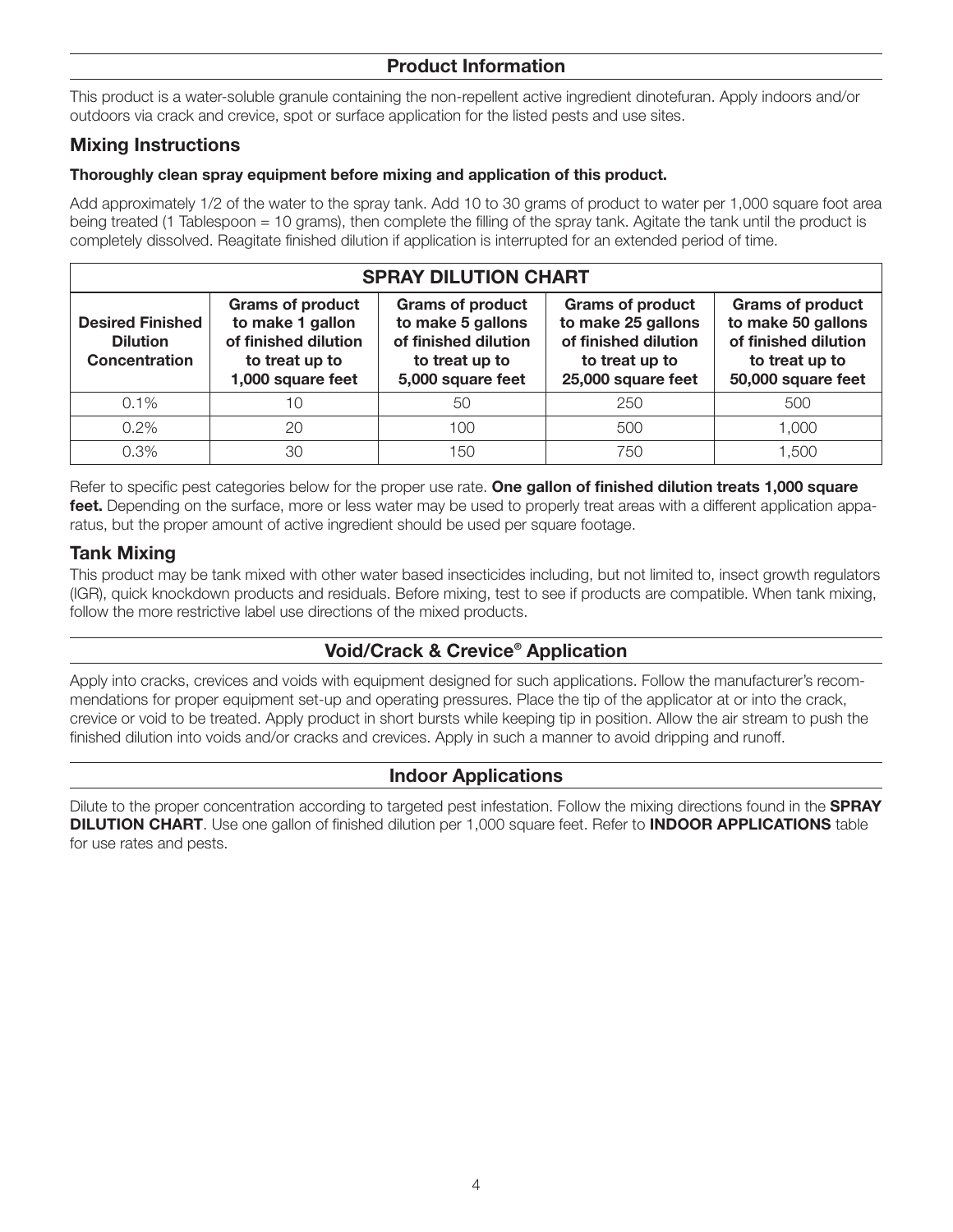| <b>INDOOR APPLICATIONS</b>                                                                                           |                                                 |                                                                                                                                                                                                                                                                                                                                                                                          |  |
|----------------------------------------------------------------------------------------------------------------------|-------------------------------------------------|------------------------------------------------------------------------------------------------------------------------------------------------------------------------------------------------------------------------------------------------------------------------------------------------------------------------------------------------------------------------------------------|--|
| <b>Pests</b>                                                                                                         | <b>Finished Dilution</b><br>(grams per gallon)* | <b>Application Instructions</b>                                                                                                                                                                                                                                                                                                                                                          |  |
| Ants (excluding Pharaoh)                                                                                             | 10                                              | Make spot, Crack & Crevice® and/or void applications where<br>ants may be foraging and/or nesting, such as, around doors, win-<br>dow frames, under sinks, around pipes and in pipe voids, attic<br>venting and other areas where ants may find access or nest.                                                                                                                          |  |
| <b>Bed Bugs</b>                                                                                                      | 10 to 30                                        | Make spot, Crack & Crevice and/or void applications where evi-<br>dence of bed bug infestation occurs or bed bugs are suspected,<br>or likely to occur, such as bed frames; box springs; inside empty<br>dressers, clothes closets and luggage; carpets; draperies; furni-<br>ture; headboards; high and low wall moldings and wallpaper<br>edges.<br><b>DO NOT</b> apply to mattresses. |  |
| Crawling Insects/Pests includ-<br>ing: Pillbugs, Spiders<br>(excluding: Brown Recluse),<br>and Turkestan Cockroaches | 30                                              | Make spot and/or <b>Crack &amp; Crevice</b> applications into hiding<br>places and entry points such as cracks and crevices, void areas,<br>moist areas, openings around pipes and sinks, under refrigerators<br>or vending machines, interiorscapes, across lower doorway                                                                                                               |  |
| Crickets, Cockroaches<br>(American and German), and<br>Millipedes                                                    | 10 to 30                                        | frames and window openings.                                                                                                                                                                                                                                                                                                                                                              |  |
| Fleas                                                                                                                | 10                                              | Apply to infested areas or potentially infested areas, such as rugs,<br>floors, carpets, upholstered furniture, pet beds and pet resting<br>areas. When applying to upholstered furniture, treat under cush-<br>ions and areas where flea development can occur.<br><b>DO NOT</b> treat pets with this product.                                                                          |  |
| <b>House Flies</b>                                                                                                   | 10 to 20                                        | Make spot applications on surfaces where flies frequently roost<br>such as door and window frames, screens, trash cans, plants,<br>interiorscapes, ceilings and upper wall surfaces.                                                                                                                                                                                                     |  |
| When a rate range is indicated, use the lower rate for maintenance applications and the higher rates for heavy       |                                                 |                                                                                                                                                                                                                                                                                                                                                                                          |  |

infestations.

\*Refer to **SPRAY DILUTION CHART** for concentration of active ingredient in finished product.

# Food/Feed Handling Establishments

Food/Feed handling establishments are places other than private residences in which food is held, processed, prepared or served, including those operating under the Federal meat, poultry, shell egg grading and egg products inspection pro-

grams. APPLICATIONS OF THIS PRODUCT IN FOOD/FEED AREAS OF FOOD/FEED HANDLING ESTABLISHMENTS MAY BE MADE AS A CRACK & CREVICE, VOID, SPOT OR GENERAL TREATMENT. General surface application may be used only when the facility is not in operation provided exposed food/feed has been covered or removed from the area prior to application.

Food/Feed areas include areas for receiving, serving, storing (dry, cold, frozen, raw), packing (canning, bottling, wrapping, boxing), preparing (cleaning, slicing, cooking, grinding), edible waste storage and enclosed processing systems (mills, dairies, edible oils, syrups).

Non-food/feed areas include areas such as garbage rooms, lavatories, floor drains (to sewers), entries and vestibules, offices, locker rooms, machine rooms, boiler rooms, garages, mop closets and storage areas (after packaging, canning or bottling).

Avoid contamination of food/feed or food/feed contact surfaces. Remove or cover food/feed, dishes, utensils, food processing equipment and food preparation surfaces in the treatment area or wash them before use. Apply as a Crack & Crevice, void, spot or general treatment to surfaces such as baseboards, under elements of construction, stainless steel equipment, shelving, machinery, storage areas, pallets, tables, chairs and other areas where listed pests may be harboring, traveling, breeding or entering the structure. Maximum use rate is 0.05 grams of active ingredient per linear foot. Reapplications may be made at 3 day intervals when applying as a **Crack & Crevice**, void or spot treatment, or at 6 day intervals when applying as a general surface treatment. This product can also be used as a preventative treatment for areas likely to have future infestations.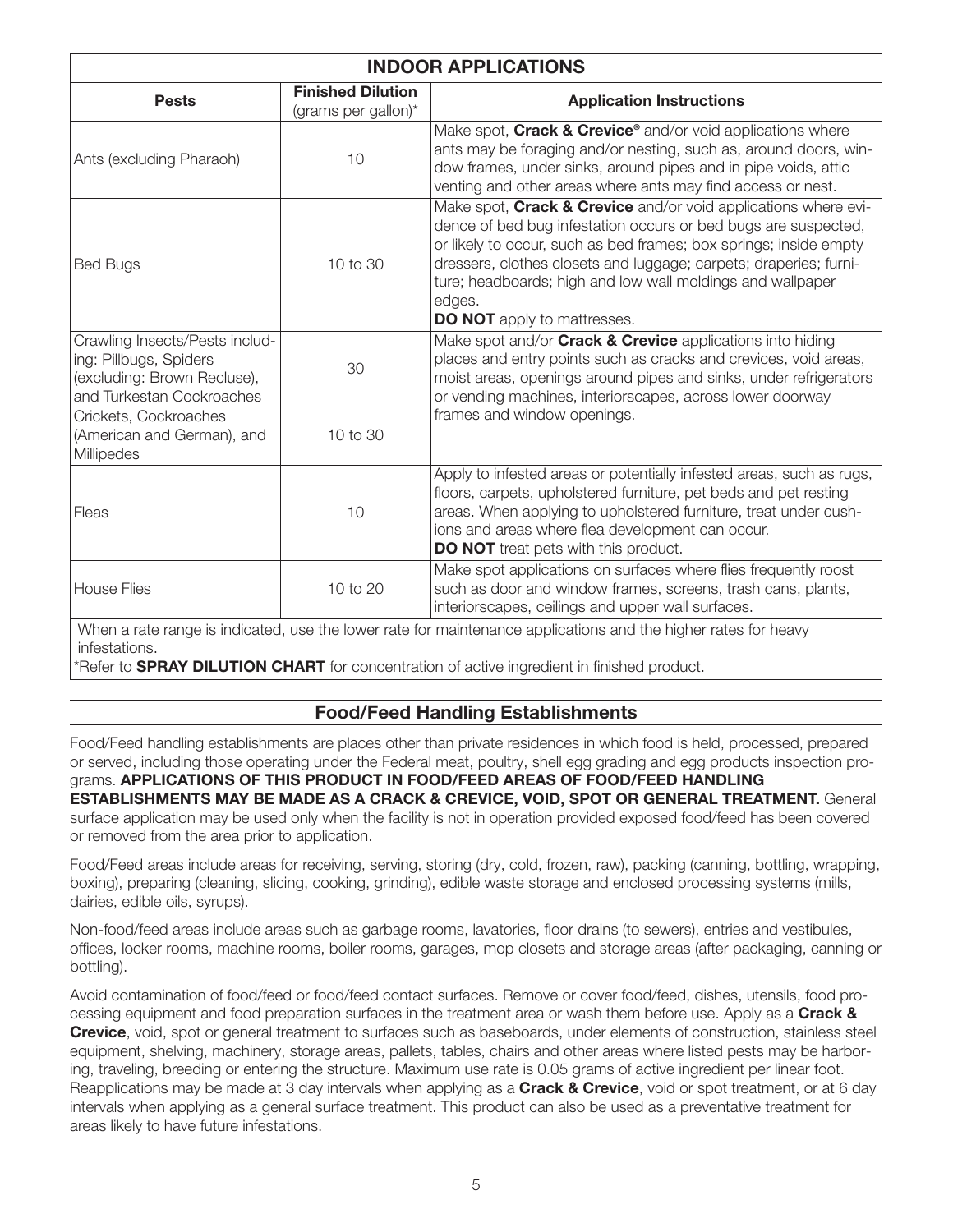#### Indoor and Outdoor Applications

Dilute to the proper concentration according to targeted pest infestation. Follow the mixing directions found in the SPRAY DILUTION CHART. Use one gallon of finished dilution per 1,000 square feet. Refer to INDOOR/OUTDOOR APPLICA-**TIONS** table for use rates and pests.

| <b>INDOOR/OUTDOOR APPLICATIONS</b>                                                                                     |                                                 |                                                                                                                                                                                                                                                                                                                                                                                                                                                                                                                                                                                             |
|------------------------------------------------------------------------------------------------------------------------|-------------------------------------------------|---------------------------------------------------------------------------------------------------------------------------------------------------------------------------------------------------------------------------------------------------------------------------------------------------------------------------------------------------------------------------------------------------------------------------------------------------------------------------------------------------------------------------------------------------------------------------------------------|
| <b>Pests</b>                                                                                                           | <b>Finished Dilution</b><br>(grams per gallon)* | <b>Application Instructions</b>                                                                                                                                                                                                                                                                                                                                                                                                                                                                                                                                                             |
| Asian Lady Beetles and<br>Centipedes                                                                                   | 10 to 30                                        | Make spot, Crack & Crevice® and/or void applications where<br>these pests may harbor or hibernate, such as cracks and                                                                                                                                                                                                                                                                                                                                                                                                                                                                       |
| Bean Plataspid (Kudzu Bug),<br><b>Brown Marmorated Stink</b><br><b>Bugs</b>                                            | 30                                              | crevices, in weep holes, wall voids, around window and door<br>frames, attics and behind siding. Apply to exterior wall surfaces<br>around entry points and resting areas where insects congregate.                                                                                                                                                                                                                                                                                                                                                                                         |
| <b>Carpenter Ants</b>                                                                                                  | 10 to 20                                        | Make spot, Crack & Crevice and/or void applications to any<br>trails, inside or outside, around doors and windows and other<br>places where ants may enter premises (such as atriums, attic<br>venting, crawl spaces, ceilings, fences, exterior building surfaces,<br>landscape timbers, garages, hollow doors, soffits, wall voids,<br>weep holes and other void areas). Where possible, directly apply<br>to ant nests or infested wood or trees.                                                                                                                                        |
| Paper Wasps and<br>Yellowjackets                                                                                       | 30                                              | To treat a yellowjacket or wasp nest, apply liberally to the nest and<br>the surrounding area. For nests inside wall voids, inject an amount<br>sufficient to treat the entire nest. Most applications should require<br>about 0.5 gallon of diluted material. Pay attention to surfaces or<br>items that the product may contact (i.e. electrical wiring).<br><b>DO NOT</b> use where there is an electrical shock hazard.<br>THIS PRODUCT DOES NOT PROVIDE INSTANT KNOCKDOWN.                                                                                                             |
| <b>Stored Product Pests</b><br>(Confused Flour Beetle,<br>Granary Weevil, Lesser Grain<br>Borer, and Warehouse Beetle) | 10                                              | Before storing products, treat warehouses, production facilities,<br>storage areas, rail cars, truck beds, and other areas where prod-<br>ucts are stored. Apply as a spot and/or Crack & Crevice<br>treatment to cracks, crevices, and surfaces where pests have<br>been seen or may have harborage. This product may be used to<br>treat empty grain storage facilities and other listed areas for stored<br>product pest control. Cleaning areas prior to use of this product<br>will increase levels of control. Any foodstuffs infested with pests<br>should be removed and destroyed. |
| infestations.                                                                                                          |                                                 | When a rate range is indicated, use the lower rate for maintenance applications and the higher rates for heavy                                                                                                                                                                                                                                                                                                                                                                                                                                                                              |

\*Refer to **SPRAY DILUTION CHART** for concentration of active ingredient in finished product.

PREVENTATIVE PROGRAMS: This product may be used as part of a preventative program or in anticipation of a pest problem associated with a structure or an event.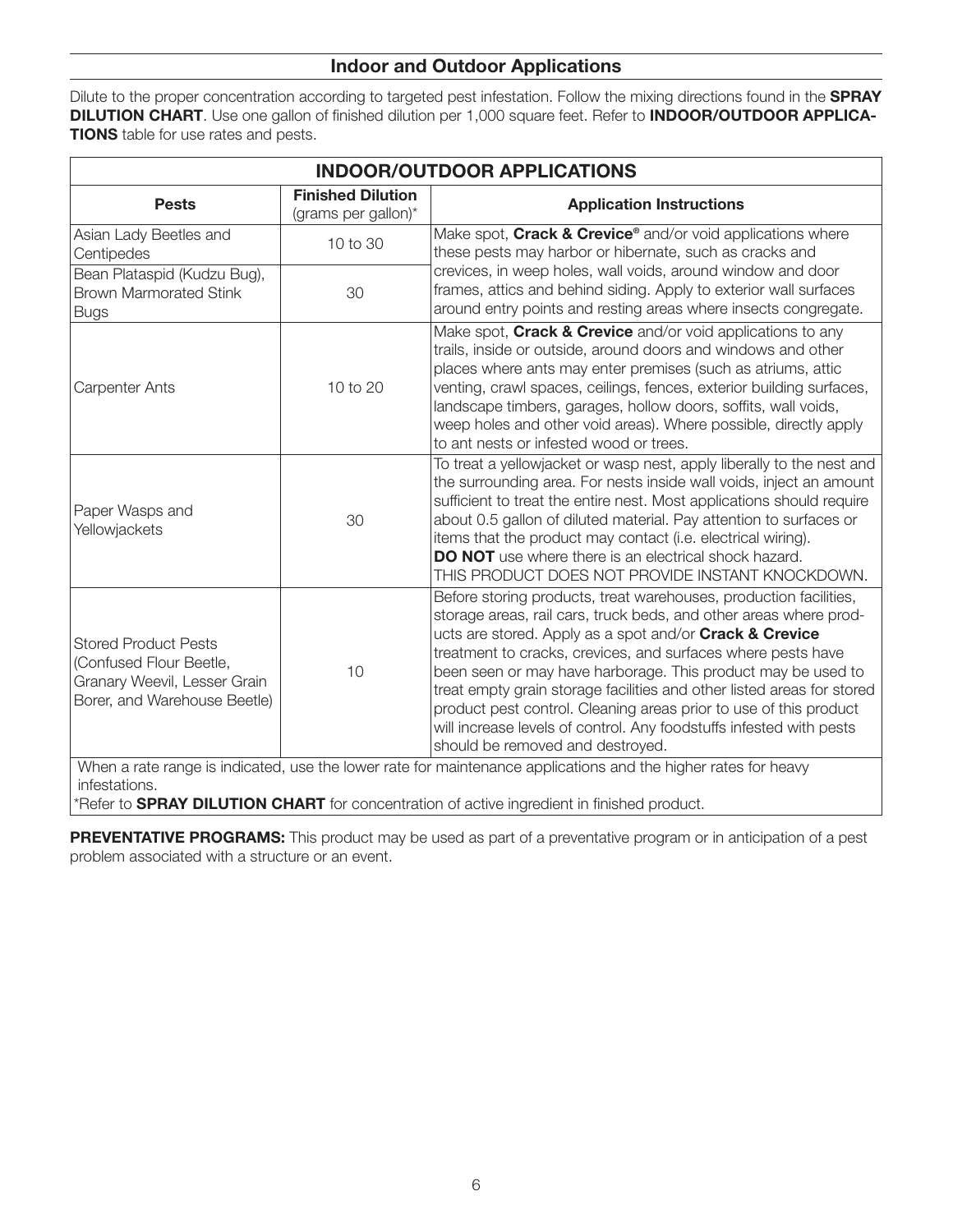#### Outdoor Applications

Dilute to the proper concentration according to targeted pest infestation. Follow the mixing directions found in the SPRAY DILUTION CHART. Use one gallon of finished dilution per 1,000 square feet. Refer to OUTDOOR APPLICATIONS table for use rates and pests.

DO NOT apply this product, by any application method, to linden, basswood or other *Tilia* species in the State of Oregon.

| <b>OUTDOOR APPLICATIONS</b>                                                                                                                                                                                          |                                                 |                                                                                                                                                                                                                                                                                                                                                                                                                                                                                                                                                                          |
|----------------------------------------------------------------------------------------------------------------------------------------------------------------------------------------------------------------------|-------------------------------------------------|--------------------------------------------------------------------------------------------------------------------------------------------------------------------------------------------------------------------------------------------------------------------------------------------------------------------------------------------------------------------------------------------------------------------------------------------------------------------------------------------------------------------------------------------------------------------------|
| <b>Pests</b>                                                                                                                                                                                                         | <b>Finished Dilution</b><br>(grams per gallon)* | <b>Application Instructions</b>                                                                                                                                                                                                                                                                                                                                                                                                                                                                                                                                          |
| Ants (excluding Pharaoh)                                                                                                                                                                                             | 10                                              | Make spot and/or <b>Crack &amp; Crevice®</b> applications to any foraging<br>trails, nests or mounds where ants are present. Make spot and/or<br><b>Crack &amp; Crevice</b> applications to exterior areas where ants may<br>enter a structure. Where possible, directly apply to ant nests or<br>infested wood or trees. Curative broadcast applications can be<br>made to yards, lawns, fields, parks, cemeteries, landscaping and<br>structures. To help prevent infestations, make exterior structural<br>and surrounding area applications according to this label. |
| <b>Exterior Structural and</b><br>Surrounding Area Applications<br>for Collembola (Springtails),<br><b>Crickets and Millipedes</b>                                                                                   | 10 to 30                                        | Directly contacting pests, apply where pests rest, trail and harbor,<br>such as structural and other voids (including voids associated with<br>and around doors, windows, utility entry points, behind siding,<br>weep holes and tree hollows), eaves of structures, around lights or                                                                                                                                                                                                                                                                                    |
| <b>Exterior Structural and</b><br>Surrounding Area Applications<br>for Crawling Insects/Pests<br>including: Earwigs, Pillbugs,<br>Sowbugs, Spiders (excluding<br>Brown Recluse), and<br><b>Turkestan Cockroaches</b> | 30                                              | other insect attractant areas, foliage, bushes, landscape materials,<br>garbage receptacles, under trees and other shaded areas.                                                                                                                                                                                                                                                                                                                                                                                                                                         |
| Fleas                                                                                                                                                                                                                | 10                                              | Apply to yards, porches, patios or other areas of habitation for<br>fleas, especially areas that pets frequent, directly contacting fleas.<br>Pay particular attention to shaded areas with low protective cover-<br>ing such as under bushes, under decks, lawn furniture, lawn<br>ornaments and other landscape materials. Apply to pet entry<br>areas such as steps and stoops and other areas where pets rest<br>or sit for extended periods of time, directly contacting fleas.<br><b>DO NOT</b> treat pets with this product.                                      |
| <b>House Flies</b>                                                                                                                                                                                                   | 10 to 20                                        | Apply to outside surfaces of screens, doors, window frames,<br>porches, in garages, on foliage or wherever flies enter or congre-<br>gate around or on the building, directly contacting flies.<br>Application sites include inside and outside surfaces of dump-<br>sters, other trash holding containers and surrounding surfaces,<br>directly contacting flies.                                                                                                                                                                                                       |

*(continued)*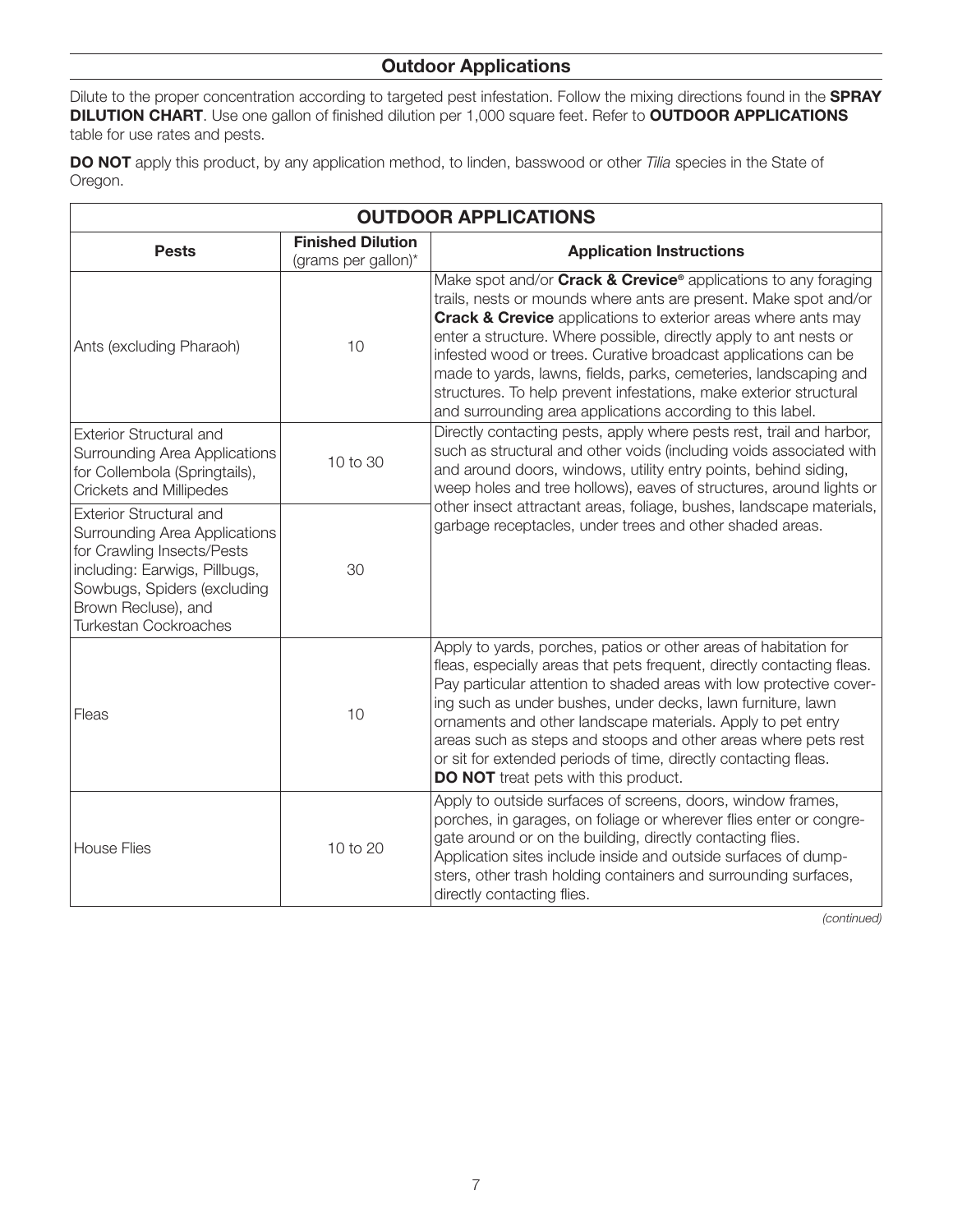| <b>OUTDOOR APPLICATIONS (continued)</b>                                                                        |                                                 |                                                                                                                                                                                                                                                                                                                                                                                                                                                                                                                                                                            |
|----------------------------------------------------------------------------------------------------------------|-------------------------------------------------|----------------------------------------------------------------------------------------------------------------------------------------------------------------------------------------------------------------------------------------------------------------------------------------------------------------------------------------------------------------------------------------------------------------------------------------------------------------------------------------------------------------------------------------------------------------------------|
| <b>Pests</b>                                                                                                   | <b>Finished Dilution</b><br>(grams per gallon)* | <b>Application Instructions</b>                                                                                                                                                                                                                                                                                                                                                                                                                                                                                                                                            |
| Mosquitoes (Anopheles)                                                                                         | 20                                              | Apply using handheld, back-pack or truck mounted sprayers only.<br>Not for use with truck mounted or handheld cold aerosol ULV<br>sprayers, or thermal fogging devices. Use up to 50 gallons of<br>diluted spray per 50,000 square feet. Apply to shrubbery, vegeta-<br>tion and other areas where mosquitoes may rest. Shrubbery and<br>vegetation around stagnant pools, marshy areas, ponds and<br>shorelines may be treated if applied as a wet spray. Direct applica-<br>tion of this product to any body of water is prohibited.<br><b>DO NOT</b> apply by aircraft. |
| When a rate range is indicated, use the lower rate for maintenance applications and the higher rates for heavy |                                                 |                                                                                                                                                                                                                                                                                                                                                                                                                                                                                                                                                                            |

\*Refer to **SPRAY DILUTION CHART** for concentration of active ingredient in finished product.

# USE IN AND AROUND LIVESTOCK HOUSING

infestations.

For structural use indoors and outdoors of animal housing. Remove animals or treat in areas where animals are not present. **DO NOT** apply to animals. **DO NOT** allow insecticide to drift onto animals. DO NOT contaminate milk, food or drinking water.

To kill house flies on outdoor surfaces and in animal housing including calf hutches, calving pens and parlors, chicken houses, dairy areas, dog kennels, hog barns, horse barns, milk rooms and rabbit hutches: Treat normal fly resting areas such as ceilings, screens, upper corners of the area, around windows and doors, light fixtures and other surfaces known to attract flies. Apply as a coarse, wet spray. Using a mixture of 10 to 20 grams of product per gallon of water, apply at a rate of 1 gallon diluted product per 1,000 square feet of surface. For best results, initiate treatments at the beginning of the fly season and repeat during periods of heavy fly activity.